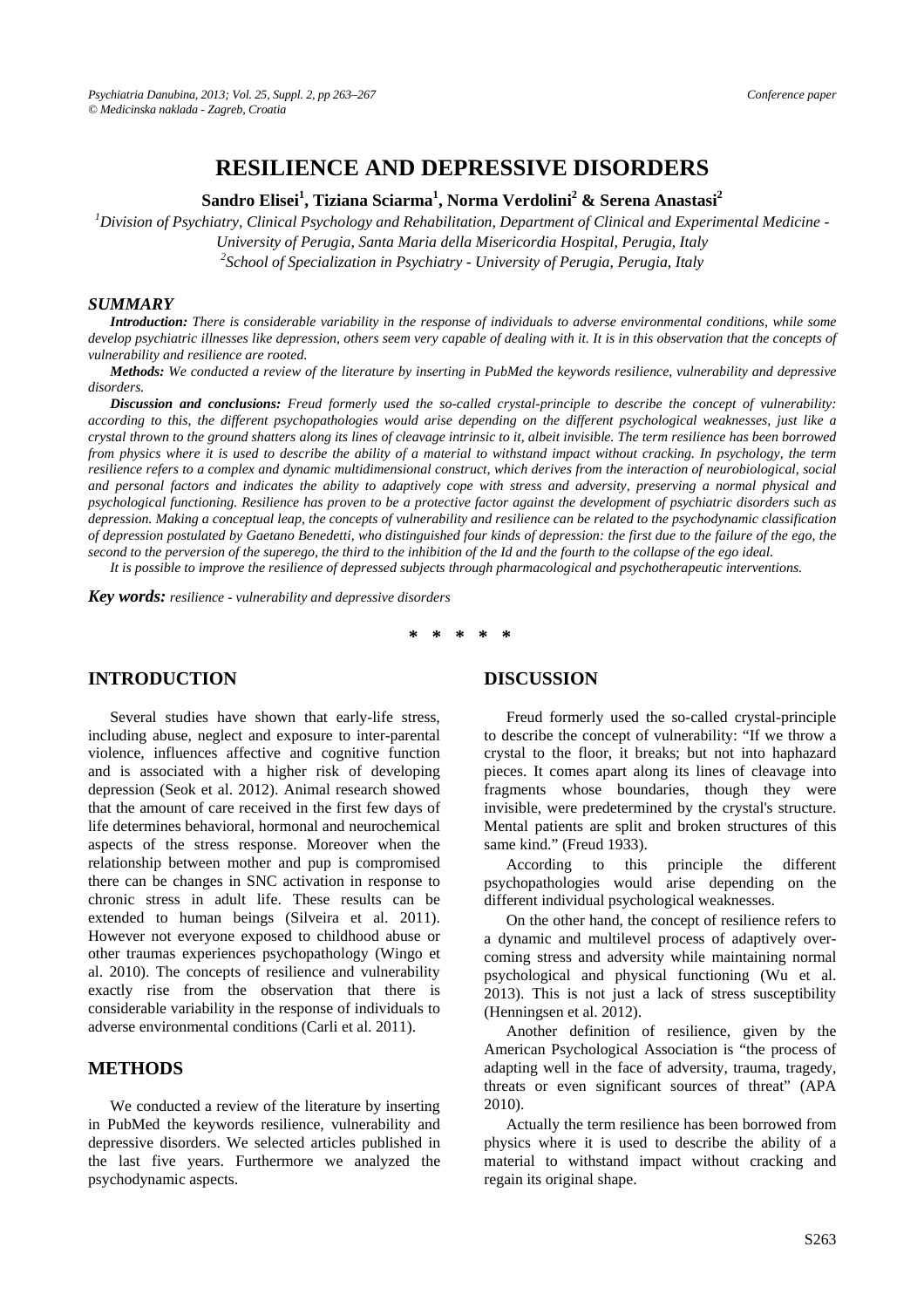Although the understanding of this concept is still at an early stage, several researches on this field showed that resilience is the result of the interplay between genetic, epigenetic, developmental, psychological and neurochemical factors (Wu et al. 2013).

## **Genetic factors**

Genetic factors significantly influence resilience responses to trauma and stress. Among these, there are genetic variations determining altered expression of Neuropeptide Y (NPY), which produces anxiolytic effects and promotes protective responses to stress. Alterations in genes that regulate the hypothalamicpituitary-adrenal (HPA) axis also play a role in determining resilience, in particular polymorphisms in corticotropin-releasing hormone (CRH) receptor gene 1 (CRHR1) and FK506-binding protein 5 gene (FKBP5) seem to influence susceptibility to psychiatric illnesses (Wu et al. 2013), mainly depression together with early life stress (Zimmerman et al. 2011). Vulnerability to psychiatric illnesses is also associated to polymorphisms in the noradrenergic (Cathechol-O-Methyltransferase gene COMT) and dopaminergic systems (Cathechol-O-Methyltransferase gene COMT, Dopamine transporter gene DAT1, Dopamine receptor gene e.g. DRD2, DRD4), as well as in the serotonergic one, especially in case of depression (Promoter region of serotonin transporter gene 5-HTTLPR, Serotonin receptor genes e.g. HTR1A, HTR3A, HTR2C) (Wu et al. 2013).

# **Epigenetic factors**

Differences in epigenetic factors, that is functional modifications to the genome without changing the DNA sequence, which regulate gene expression and phenotype through mechanisms such as methylation and demethylation as well as histone modifications, can be a consequence of stress-related factors during critical periods of development, thus influencing susceptibility to psychiatric disorders (Dudley et al. 2011).

# **Developmental factors**

The characteristics of environment during the developmental period significantly influence resilience. As we have already seen, adverse events in early life can negatively affect the development of stress response systems, sometimes causing enduring damage (Wu et al. 2013), such as hyperactive HPA axis (Frodl & O'Keane 2013), hyperfunctioning of the locus coeruleus–norepinephrine system (Feder et al. 2011), reduction of hippocampal volume (Davidson & McEwen 2012), shorter telomeres associated to further develop of several illnesses including depression (Price et al. 2013).

Childhood traumatic events can lead to vulnerability or resilience and this is influenced by specific factors associated with the degree of the stress control of a person. On the one hand there is the so-called "learned helplessness", that is the tendency to believe that it is impossible to change an adverse condition (Wu et al. 2013). This is the consequence of repeated episodes of uncontrollable or overwhelming stress during infancy and childhood (Southwick & Charney 2012). On the other there is the "stress inoculation" phenomenon which occurs when the person develops an adaptative response to mild or moderate stressors and a greater resilience to negative effects of future stressors (Southwick & Charney 2012), just like vaccines induce immunity against diseases.

The significant effects of developmental environment have important implications on promoting resilience and protect against learned helplessness and depression (Southwick & Charney 2012) Key factors in child rearing are positive family functioning and peer relationships, connections to supportive adults and prosocial romantic partners, planfulness, self-discipline and cognitive ability (Burt & Paysnick 2012).

## **Psychological factors**

Positive affect has proven to have a protective effect in the face of stress, as well as being associated with quicker recovery times and better overall psychical health after stress exposure (Geschwind et al. 2010). Also optimism, that is the expectation for good outcomes, has been associated with active coping strategy, subjective well-being, physical health and more fulfilling social networks and connections. (Wu et al. 2013).

Another factor strongly associated to resilience is cognitive reappraisal, that is the ability to monitor and assess negative thoughts and replace them with more positive ones. These factors are both positively influenced by a positive attachment style. Women seem more prone to the use of cognitive reappraisal (Wu et al. 2013).

Adaptability and psychological resilience have been also associated with active coping, which involves behavioral and/or psychological strategies to change qualities of the stressor, the stressor itself or how this is perceived (Feder et al. 2009). A form of active coping contributing to resilience is humor, not only for its capability of alleviating tension but also for its ability to attract social support (Southwick & Charney 2012).

Other factors associated with psychological hardiness in the face of major adverse life events are: the presence of social support as well as the behavior of seeking social support (Ozbay et al. 2008), physical exercise (Fleshner et al. 2011), prosocial behavior, that is altruism (Southwick & Charney 2012), moral compass or an internal belief system guiding values and ethics (Southwick & Charney 2012) and trait mindfulness which may help prevent ruminative depressogenic thinking (Thompson et al. 2011). Mindfulness originated as a Buddhist meditation practice which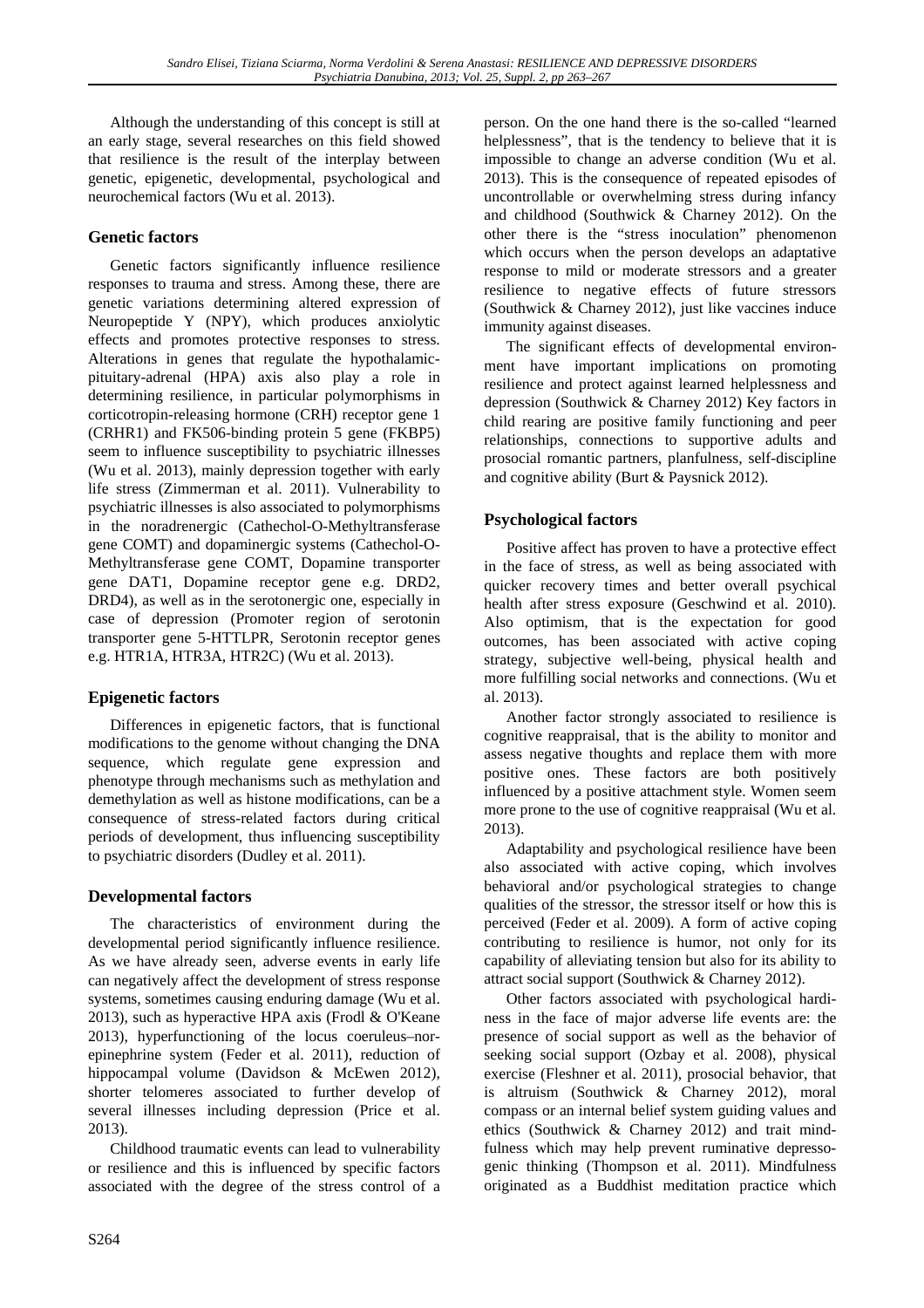involves moment-to-moment awareness of bodily activities, feelings, emotions or sensations, while purposely perceiving and discarding any distracting thoughts that come into awareness (Thompson et al. 2011).

#### **Neurochemical factors**

Numerous neurochemicals have been found to be involved in resilience. As previously mentioned among these: Neuropeptide Y, hormones of HPA axis, norepinephrine, dopamine, serotonin, BDNF, glutamate, GABA and endocannabinoids. (Wu et al. 2013)

#### **Neural circuits of resilience**

The neural circuits involved in the development of resilient character traits and adaptive social responses to stress are the reward and fear circuits. A key reward circuit is the mesolimbic dopamine pathway and functional abnormalities in this pathway can contribute to key depressive symptomatology such as anhedonia, decreased energy and reduced motivation. (Nestler & Carlezon 2006) The neural circuitry of fear response includes amygdala, hippocampus, medial prefrontal cortex, nucleus accumbens, ventromedial hypothalamus and numerous brain stem nuclei (Wu et al. 2013)

### **Psychodynamic perspective**

Making a conceptual leap, we can find the concepts of vulnerability and resilience in the theory formulated by Gaetano Benedetti about the pathogenesis of depresssion (Benedetti et al. 1979). The author distinguishes four kinds of depression:

- one due to failure of the ego: the failure is a subjective experience, not an objective failure (which not necessarily provokes depression). The failure of the ego is experienced as an absolute inability to cope with the tasks posed by the outside world. Any liability is then too high for an ego that feels unable to respond to it and that, therefore, is accused of nullity. The depressive ego that is deemed insufficient in the reality is actually unable to fulfill his unconscious desires, present in the id, but the failure of the depressive ego also exists in relation to the super-ego, which means inability to approach its high standards;
- one due to perversion of the superego, which is characterized by the presence of a destructive and sadistic superego, that rages against the ego and hates it even before any of its actions;
- one due to inhibition of the Id which represents the most complex part of the psychodynamics of depression because an acute frustration of vital needs, even in normal subjects, can have a depressogenic effect. Depression, however, occurs only when there is a transposition of an oral tendency from the id to the ego, that is when a chronic sense of

frustration of dependency needs in the ego creates a sense of helplessness and futility of his own existence;

• one due to the collapse of the ego ideal, in which depression is linked to the collapse of an ideal figure which corresponds to the collapse of the ego ideal. (Benedetti 1979).

# **CONCLUSIONS**

As we discussed, since resilience is a multidimensional construct, there are many interventions and strategies for its improvement that can be used for the prevention and treatment of depression. Several areas have been studied. (Southwick & Charney 2012)

Genetic and epigenetic studies showed that vulnerability genes or "risk alleles" interact with the environment and that resilience can be promoted in some cases by changing the biological and/or psychosocial environment (Rende 2012).

As regards child rearing, it is critical to offer children a supporting and loving environment to protect them against learned helplessness and depression, as well as to promote resilience.

In a similar way, high levels of social support have been positively associated with active coping, sense of control and predictability in life, self-esteem, motivation, resilience and lower levels of depression (Southwick & Charney 2012).

Numerous therapeutic approaches have been conceived in order to make the individual believe that he/she has the skills, experience and resources to overcome an adverse situation, appraising the situation as challenging, without developing depression. Among these:

- $\blacksquare$  interventions in attention control, which teaches individuals how to control the focus of their attention;
- cognitive reappraisal, that is the ability to cognitively reframe adverse and negative events in a more positive light; this is also a central component of cognitive-behavioral therapies which teach individuals to observe their cognitive and behavioral reactions to stress, to challenge distorted negative appraisals of self and the situation and to replace distortions with more positive appraisals;
- strategies to increase coping self-efficacy which refers to perceived capacity to successfully manage and recover from stressful situations. (Southwick & Charney 2012)

It is also possible to do neurobiological intervenetions, such as enhancing NPY functioning which might improve resilience by helping to maintain the sympathetic nervous system and HPA axis high enough to respond to danger without stimulating excessive fear, anxiety and depression (Southwick & Charney 2012). Actually all the aforementioned neurochemical media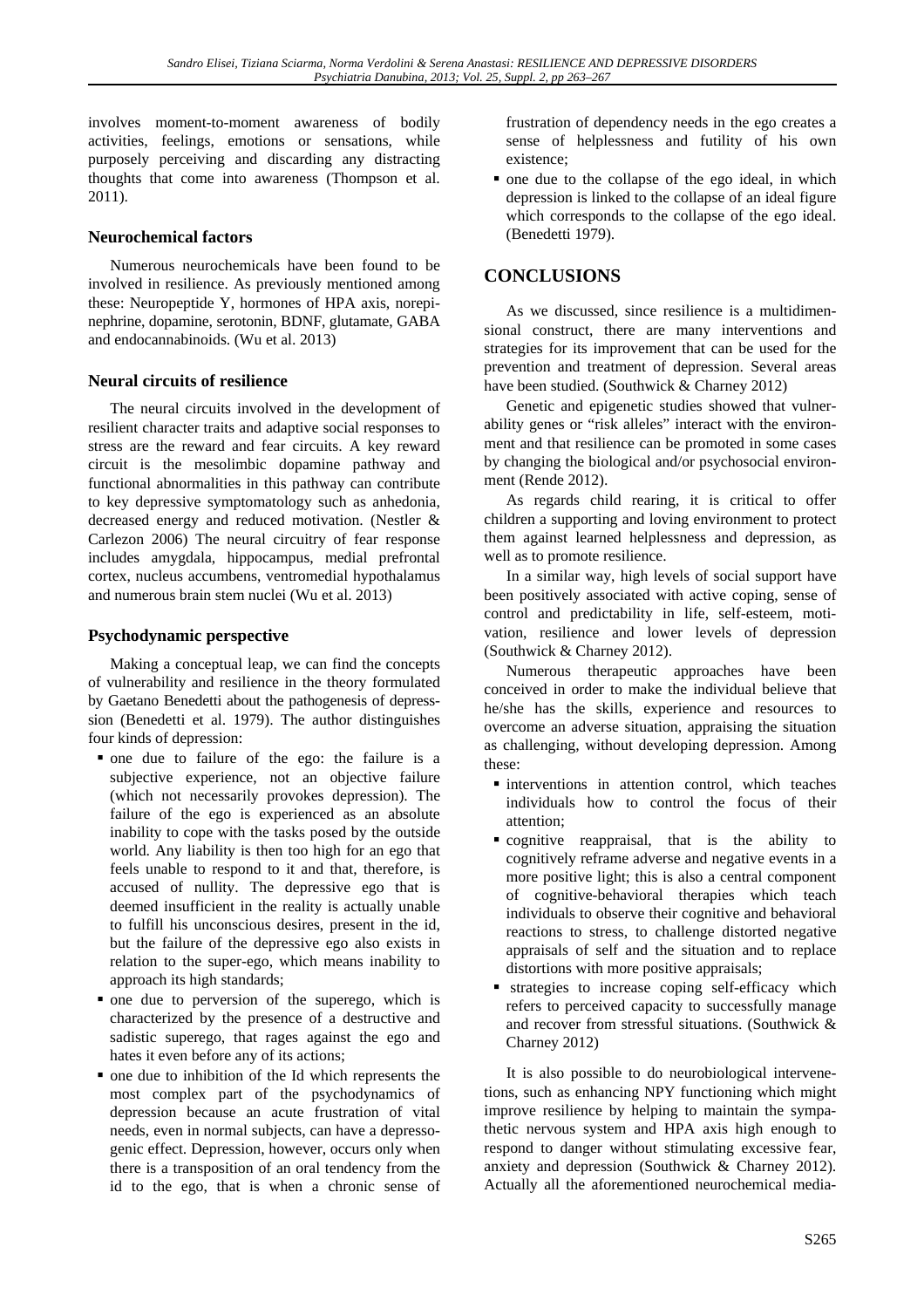tors could serve as potential therapeutic targets for reducing the likelihood of developing stress-related depression (Covington et al. 2010).

It may also be possible to develop pharmacological and psychotherapeutic interventions to help regulate neural pathways which underlie resilience (those involved in emotion regulation, attention, reward and motivation, adaptive social behaviors etc.). There are also many practical aspects, concerning physical health, that should be taken into account in order to guarantee a good response to stress: quality of diet, amount of exercise, capacity to relax, quality and quantity of sleep (Southwick & Charney 2012).

In conclusion, even though the study of resilience is a relatively young area of scientific investigation, it is already possible to do the aforementioned interventions to enhance stress-protective factors through practice and training, thus improving adaptation to stress, increase speed of recovery, decrease the likelihood of developing depression (Southwick & Charney 2012) and contribute to better treatment outcomes in already depressed patients (Min et al. 2012).

# *Acknowledgements:* None.

*Conflict of interest:* None to declare.

### **References**

- *1. American Psychological Association: The Road to Resilience. APA, Washington, DC, 2010*
- *2. Benedetti G: Introduzione a una psicoterapia della depressione. In Benedetti G, Corsi Piacentini T, D'Alfonso L, Elia C, Medri G, Saviotti M.: Paziente e analista nella terapia delle psicosi. Dalla non-esistenza all'incontro terapeutico, 235-257. Feltrinelli, Milano, 1979.*
- *3. Burt KB, Paysnick AA: Resilience in the transition to adulthood. Dev Psychopathol 2012; 24:493-505.*
- *4. Carli V, Mandelli L, Zaninotto L, Roy A, Recchia L, Stoppia L, Gatta V, Sarchiapone M & Serretti A: Eur Psychiatry. A protective genetic variant for adverse environments? The role of childhood traumas and serotonin transporter gene on resilience and depressive severity in a high-risk population 2011; 26:471-8.*
- *5. Covington HE 3rd, Vialou V & Nestler EJ: From synapse to nucleus: novel targets for treating depression. Neuropharmacology 2010; 58:683-93.*
- *6. Davidson RJ & McEwen BS: Social influences on neuroplasticity: stress and interventions to promote wellbeing. Nat Neurosci 2012; 15:689-95.*
- *7. Dudley KJ, Li X, Kobor MS, Kippin TE & Bredy TW: Epigenetic mechanisms mediating vulnerability and resilience to psychiatric disorders. Neurosci Biobehav Rev 2011; 35:1544-51.*
- *8. Feder A, Charney DS & Collins K: "Neurobiology of resilience," in Resilience and Mental Health, eds S.M. Southwick, B.T. Litz, D.S. Charney and M.J. Friedman. NewYork, NY: Cambridge University Press, 2011.*
- *9. Feder A, Nestler EJ & Charney DS: Psychobiology and molecular genetics of resilience. Nat Rev Neurosci 2009; 10:446-57.*
- *10. Fleshner M, Maier SF, Lyons DM & Raskind MA: The neurobiology of the stress-resistant brain. Stress 2011; 14:498-502.*
- *11. Freud S: New Introductory Lectures On Psycho-Analysis. The Standard Edition of the Complete Psychological Works of Sigmund Freud, Volume XXII (1932-1936): New Introductory Lectures on Psycho-Analysis and Other Works, 1933; 1-182.*
- *12. Frodl T & O'Keane V: How does the brain deal with cumulative stress? A review with focus on developmental stress, HPA axis function and hippocampal structure in humans. Neurobiol Dis 2013; 52:24-37.*
- *13. Geschwind N, Peeters F, Jacobs N, Delespaul P, Derom C, Thiery E, van Os J & Wichers M. Meeting risk with resilience: high daily life reward experience preserves mental health. Acta Psychiatr Scand 2010; 122:129-38.*
- *14. Henningsen K, Palmfeldt J, Christiansen S, Baiges I, Bak S, Jensen ON, Gregersen N & Wiborg O: Candidate hippocampal biomarkers of susceptibility and resilience to stress in a rat model of depression. Mol Cell Proteomics 2012; 11:M111.016428.*
- *15. Min JA, Lee NB, Lee CU, Lee C & Chae JH: Low trait anxiety, high resilience, and their interaction as possible predictors for treatment response in patients with depression. J Affect Disord 2012; 137:61-9.*
- *16. Nestler EJ & Carlezon WA Jr: The mesolimbic dopamine reward circuit in depression. Biol Psychiatry 2006; 59:1151-9. Epub 2006 Mar 29.*
- *17. Ozbay F, Fitterling H, Charney D & Southwick S: Social support and resilience to stress across the life span: a neurobiologic framework. Curr Psychiatry Rep 2008; 10:304-10.*
- *18. Price LH, Kao HT, Burgers DE, Carpenter LL & Tyrka AR: Telomeres and early-life stress: an overview. Biol Psychiatry 2013; 73:15-23.*
- *19. Rende R: Behavioral resilience in the post-genomic era: emerging models linking genes with environment. Front Hum Neurosci 2012; 6:50.*
- *20. Seok JH, Lee KU, Kim W, Lee SH, Kang EH, Ham BJ, Yang JC & Chae JH: Impact of early-life stress and resilience on patients with major depressive disorder. Yonsei Med J 2012; 53:1093-8.*
- *21. Silveira PP, Portella AK, Benetti Cda S, Zugno AI, Scherer EB, Mattos CB, Wyse AT, Lucion AB & Dalmaz C: Association between Na+,K+-ATPase activity and the vulnerability/resilience to mood disorders induced by early life experience. Neurochem Res 2011; 36:2075-82.*
- *22. Southwick SM & Charney DS: The science of resilience: implications for the prevention and treatment of depression. Science 2012: 338:79-82.*
- *23. Thompson RW, Arnkoff DB & Glass CR: Conceptualizing mindfulness and acceptance as components of psychological resilience to trauma. Trauma Violence Abuse 2011; 12:220-35.*
- *24. Wingo AP, Wrenn G, Pelletier T, Gutman AR, Bradley B & Ressler KJ: Moderating effects of resilience on depression in individuals with a history of childhood abuse or trauma exposure. J Affect Disord 2010; 126:411-4.*
- *25. Wu G, Feder A, Cohen H, Kim JJ, Calderon S, Charney DS & Mathé AA: Understanding resilience. Front Behav Neurosci 2013; 7:10.*